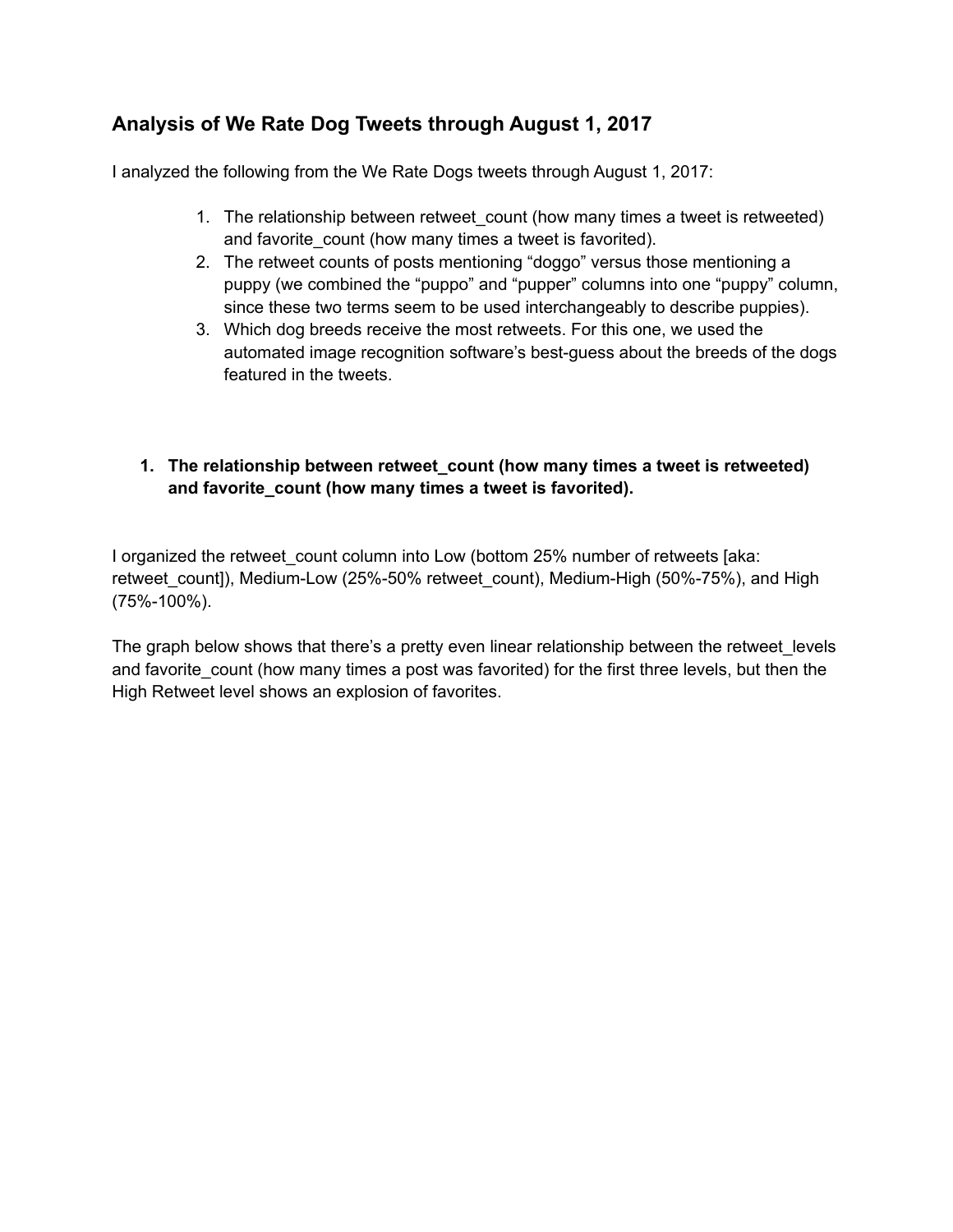

I then plotted retweet\_count (without breaking that column down into levels) versus favorite\_count.



Again we see a pretty linear relationship until we get to the upper end of retweet\_count, at which point the favorite count explodes.

Here we use a scatter plot, the more standard plot for showing correlation.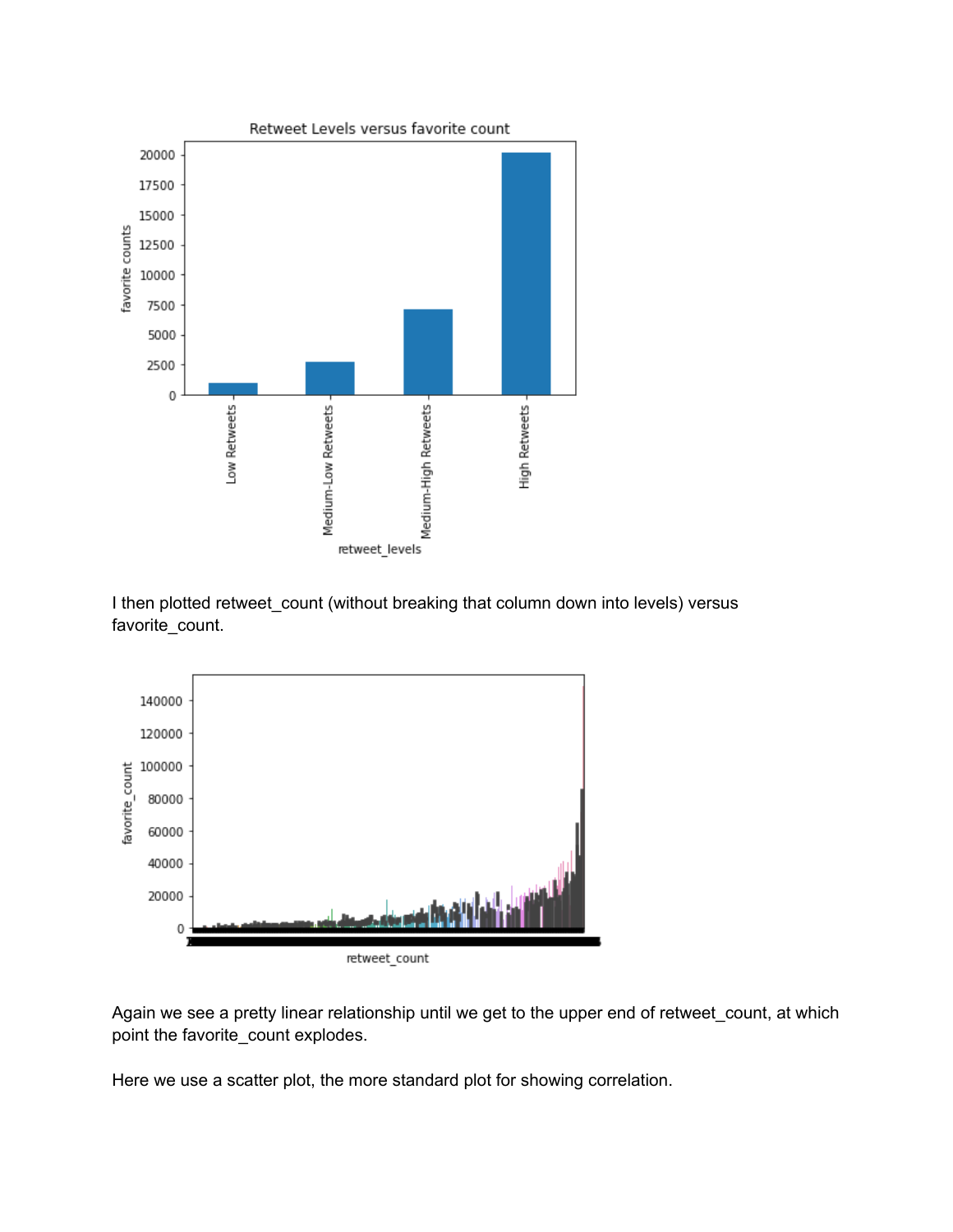

Again fairly linear, although there does seem to be an increasing variation in favorite\_count as retweet\_count increases. And notice the line of values at the bottom representing a number of tweets that received no favorites, but were retweeted quite a bit.

Here we zoom in on the area with the most activity.



The mean number of retweets per post is 2467. The mean number of favorites per post is 7759.

I decided to adopt retweet\_count over favorite\_count as the best metric for measuring a tweet's popularity.

My arguments for this conclusion are: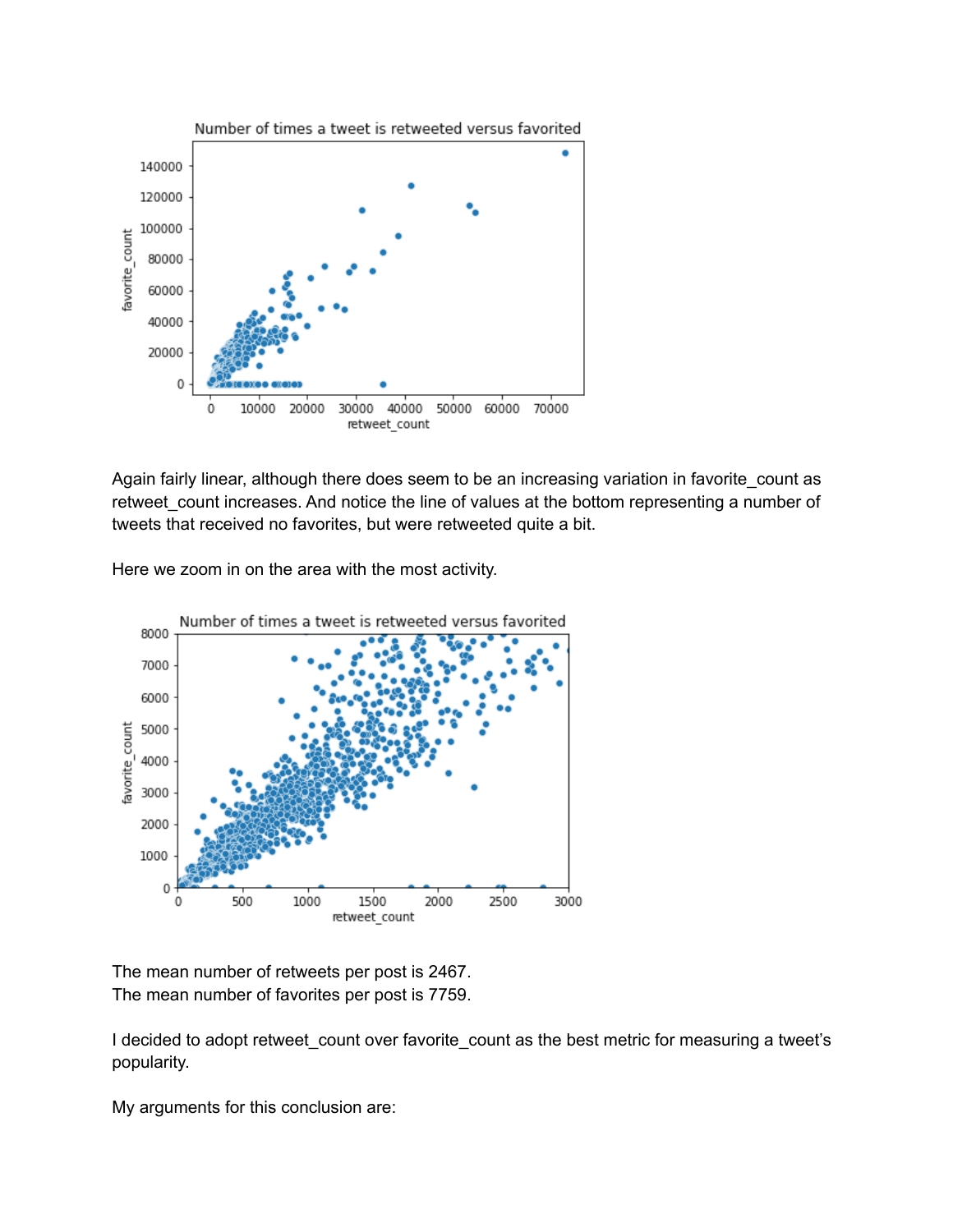1. The average number of favorites per post is a little more than three times as many as the average number of retweets per post.

The more a post is retweeted, the more people see it and the better chance it has of being favorited.

Therefore, the explosion in favorites at the high end of the retweet\_count levels can probably be at least partly explained by the fact that many more people are seeing the most retweeted posts. (Recall that at the lower levels of retweet count, the relationship between retweet count and favorite count was a linear one with a fairly consistent slope, indicating that at those levels, the two metrics are pretty much interchangeable.)

It seems plausible that the most retweeted posts get disproportionately more favorites due to the great number of people seeing the tweets, and this skews the favorite count data unfairly.

2. It is less of a commitment to favorite a tweet than to retweet it. Favoriting it just means that you admit you like it. Retweeting it means that you are willing to go out on a limb and tell your friends that this tweet is worth looking at.

There is one obvious counterargument to this conclusion:

People who retweet are already more committed to the entire enterprise of publicly declaring their love for cute tweets about dogs. Perhaps this makes retweet\_count a worse indicator of the public's mood than favorite\_count.

#### However:

The general public, with only a casual lust for and desultory participation in this kind of excessive devotion to the trivialization/kitschification of the canine, is probably greatly influenced by the tweets the more committed are forwarding them ("what's this? Oh, cool: Favorite. Moving on …" ). I therefore maintain that the mechanism of the more devoted retweeting and the less devoted favoriting seems a reasonable explanation for the way the favorite count begins to build past the initial linear relationship between the two metrics in the 50%-75% range and then explodes beyond that initial linear relationship at the 75%-100% range.

To be safe, I kept the the favorite count information in the tables I created. Perusing these tables, I noticed no terribly anomalous behavior (ie: nothing like x breed of dog gets way more retweets than y breed, and yet y breed gets way more favorites than x breed). But there were definitely cases where dog breed x ranked higher in average tweets but lower in average favorites than dog breed y. It is perhaps therefore best to conclude that accurately describing the relationship between retweet count, favorite count, and individual and group psychology is beyond what my time, knowledge, and interest currently allow for. I'll accept using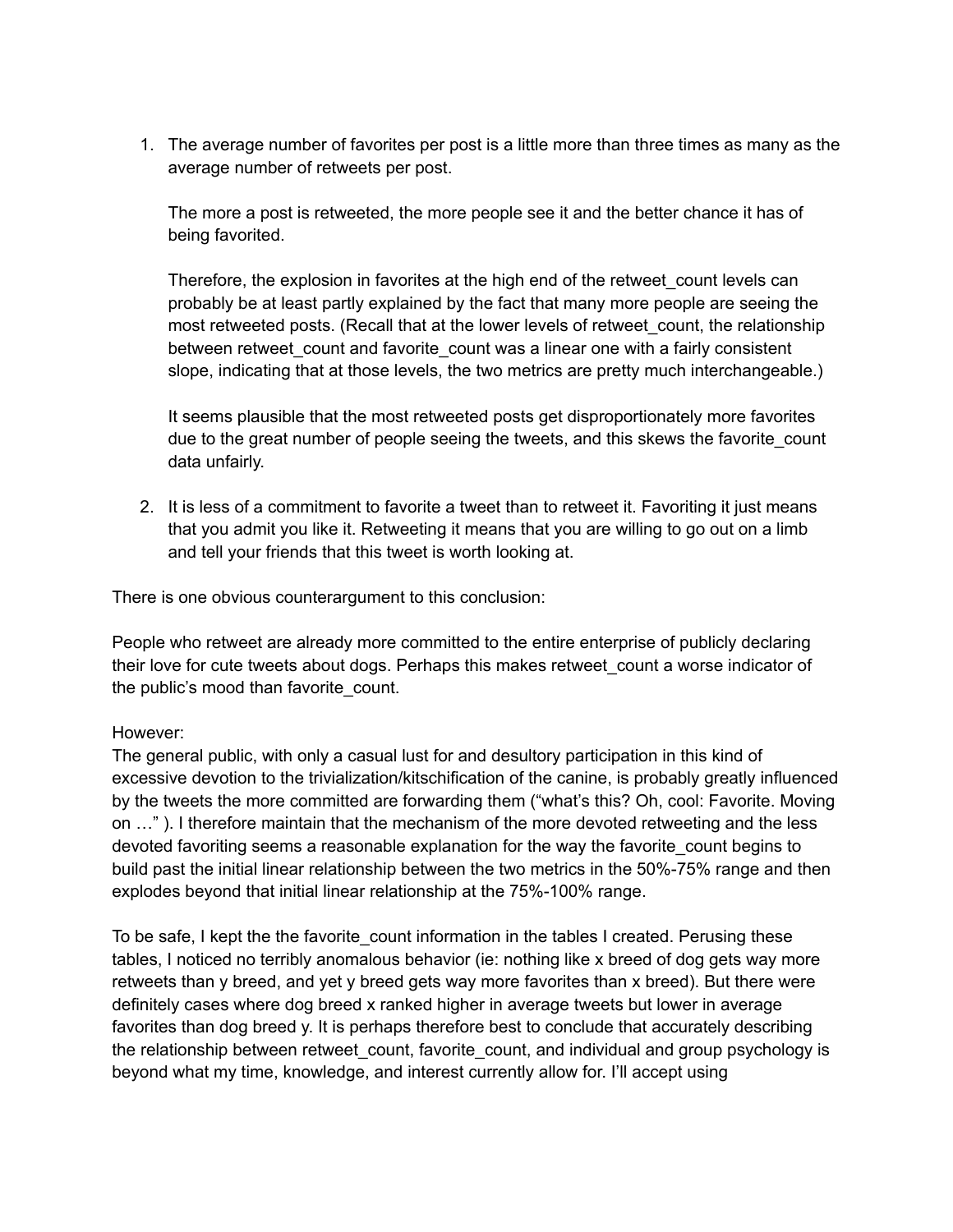retweet count for measuring popularity as a current best-guess, but will not cling to the metric in a dogmatic, dogged, or otherwise dirty-dog fashion.

## **2. The relationship between whether a post mentions a "doggo" or a puppy (we combined the "puppo" and "pupper" columns into one "puppy" column, since these two terms seem to be used interchangeably to describe puppies) and how many retweets the post receives.**

I had assumed that—dogs being merely cute but puppies adorable—the tweets in which a puppy was mentioned would receive more retweets than the tweets mentioning mere dogs.

In this I was mistaken.

Voici the mean number of retweets and favorites per post for the various dog ages (let's ignore the relatively rare 'floofer' and 'doggo, pupper' categories):

|                 |                                        | retweet_count_favorite_count |
|-----------------|----------------------------------------|------------------------------|
| $dog$ stage $2$ |                                        |                              |
| doggo           |                                        | 6737.800000 17208.892308     |
|                 | doggo, pupper 7464.200000 14358.200000 |                              |
| floofer         | 4100.857143 11510.428571               |                              |
| puppy           | 2455.722467 7613.453744                |                              |

However, let's look at how many total tweets each dog stage received:

| puppy         | 227 |
|---------------|-----|
| doggo         | 65  |
| floofer       |     |
| doggo, pupper | 5   |

There are four times as many tweets in which a moderator mentions a puppy (aka: a "puppo" or a "pupper") than the number of tweets in which a moderator mentions a dog (aka: a "doggo")\*.

This implies that the moderators of We Rate Dogs are four times as likely to speak of puppies as of dogs. Perhaps they only speak of dogs when the tweet is particularly charming, whereas their threshold for speaking of puppies is somewhat (four times?) lower. If so, it could be that the tweets in which dogs are mentioned are on the whole more eye-catching and retweet-winning than the ones in which puppies are mentioned.

No one would suggest that people prefer dogs to puppies (the moderators' predilection for puppy-centered posts argues well for the common wisdom: puppies are king). However, perhaps winning a retweet is more about a tweet's overall charm than whether or not a puppy or a dog is figured most prominently in the tweet.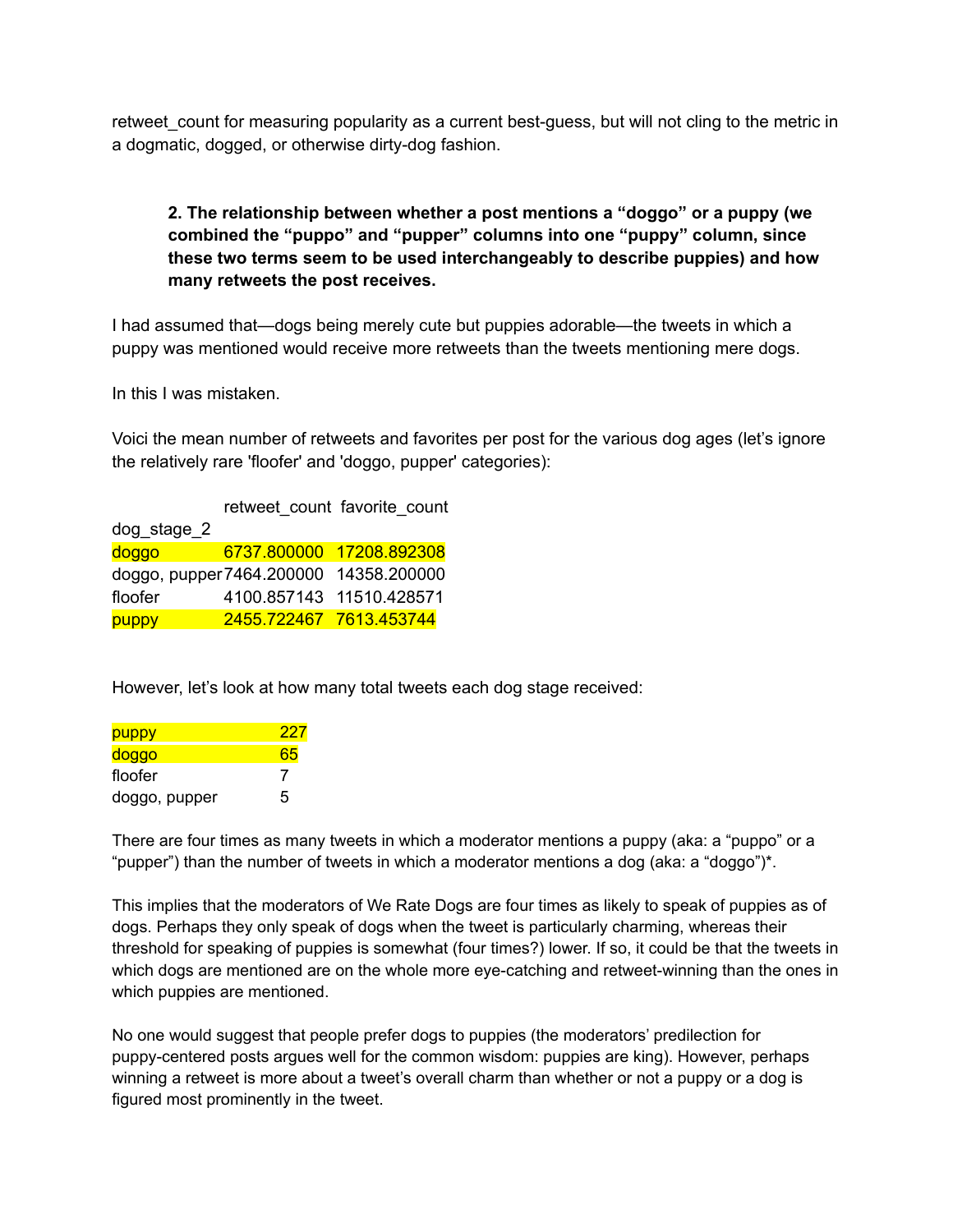While finding a workable system for quantifying the human experience of charm would be a worthy endeavor, it lies outside the scope of this exercise. So we will simply conclude this section with a glance at the total number of retweets and favorites for each dog stage:

|               |        | retweet count favorite count |
|---------------|--------|------------------------------|
| Dog_stage_2   |        |                              |
| Doggo         | 437957 | 1118578                      |
| doggo, pupper | 37321  | 71791                        |
| Floofer       | 28706  | 80573                        |
| <b>Puppy</b>  | 557449 | 1728254                      |

As you'd guess from the means and total tweet counts, puppy has more total retweets and favorites than doggo, but only a little more.

#### **3. Which dog breeds receive the most retweets. For this one, we used the automated image recognition software's best-guess about the breeds of the dogs featured in the tweets.**

Here is a graph comparing the retweet averages for the posts about the fifteen most retweeted dogs.



How many times the fifteen most retweeted dogs were retweeted

p1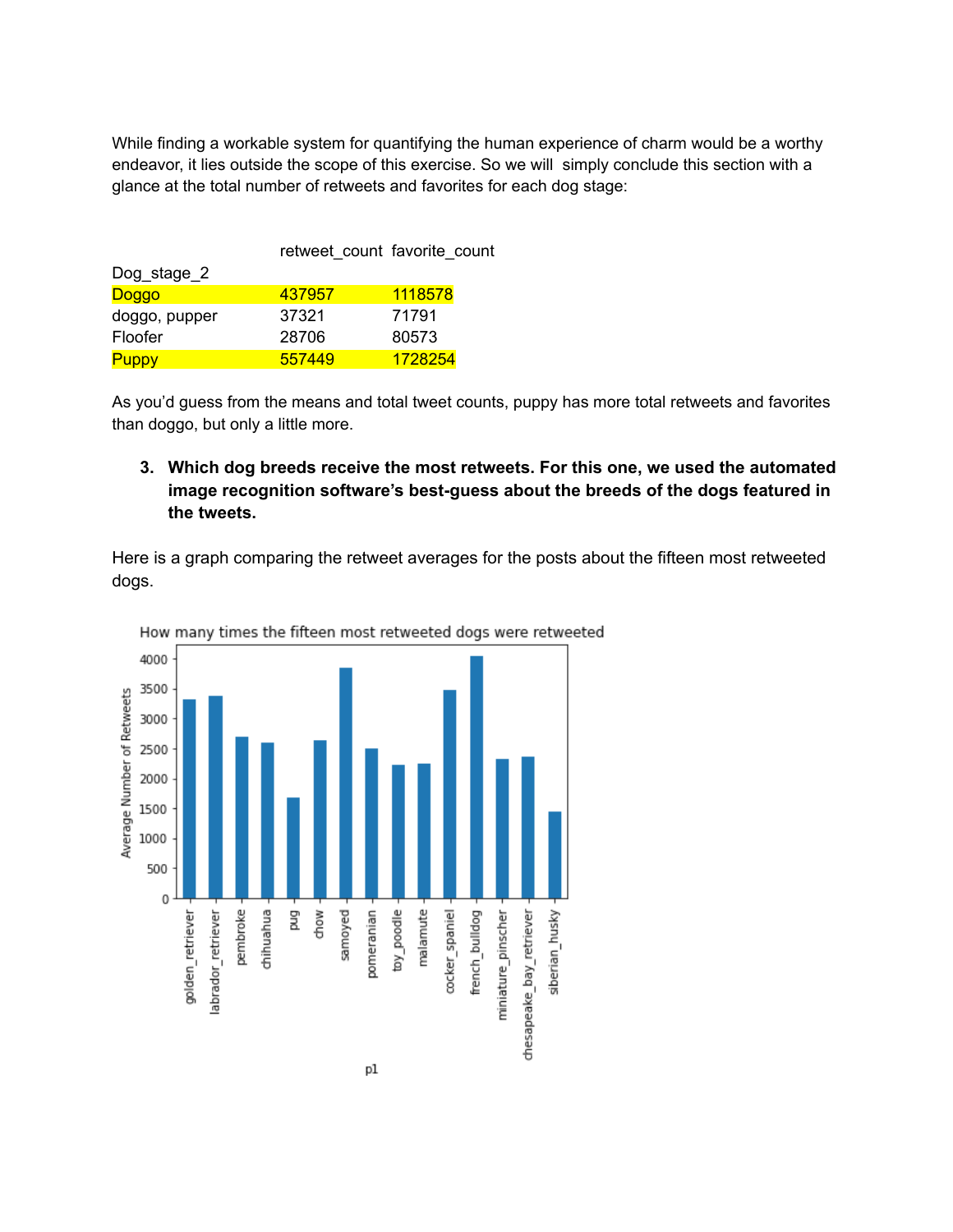As you can see, the dogs with the highest average retweet counts were, from highest to lowest:

French Bulldog, Samoyed, Cocker Spaniel, Labrador Retriever, and Golden Retriever.

Here's a table of those five breeds that shows total count, average number of retweets, and average number of favorites.

| Dog Breed          | <b>Retweet Count</b> | <b>Favorite Count</b> | <b>Total</b> |    |
|--------------------|----------------------|-----------------------|--------------|----|
| golden_retriever   | 3316.916667          | 10307.638889          | 144          |    |
| labrador retriever | 3379.053763          | 9872.301075           | 93           |    |
| samoyed            | 3858.550000          | 10342.675000          | 40           |    |
| cocker spaniel     | 3473.428571          | 9353.785714           | 28           |    |
| french bulldog     | 4045.000000          | 16751.320000          |              | 25 |

If we measure popularity in total tweets, Golden Retriever is far and away the favorite, with more than 1.5 times as many tweets as Labs, more than 3 times as many tweets as Samoyeds, more than 5 times as many tweets as Cocker Spaniels, and almost six times as many tweets as French Bulldogs.

Measured by average number of favorite counts, the order is French Bulldog, Samoyed, Golden Retriever (close to Samoyed), Lab Retriever, and Cocker Spaniel.

Measured by average number of retweets (as in the graph), the order is French Bulldog, Samoyed, Cocker Spaniel, Labrador Retriever, and Golden Retriever.

I would argue that Golden Retriever is the most popular dog in this dataframe. It is tweeted the most by far, and as you go up in total number of tweets, the likelihood of a few relatively-ignored tweets increases. It is true that the likelihood of a few explosively popular tweets also increases, but as the number of total tweets goes down, you have a better chance of a lucky combination (a few big hits and relatively few duds), which I think can explain French Bulldog's retweet count (at 25 total tweets, French Bulldog is ranked #11 out of 15 on this chart in total tweets). Furthermore, Golden Retriever is almost tied for the number two spot in average number of favorites.

The case of the Golden Retriever makes me think that we should perhaps reevaluate our metric for measuring tweet popularity. The best metric would seem to be one that somehow factored in total tweet number, retweet count, and favorite count. But how to organize and weight these various metrics? We will leave that exercise for another day, or perhaps for never ever. Most likely for never ever.

# **Postscript: A Final Note on retweet\_count and favorite\_count**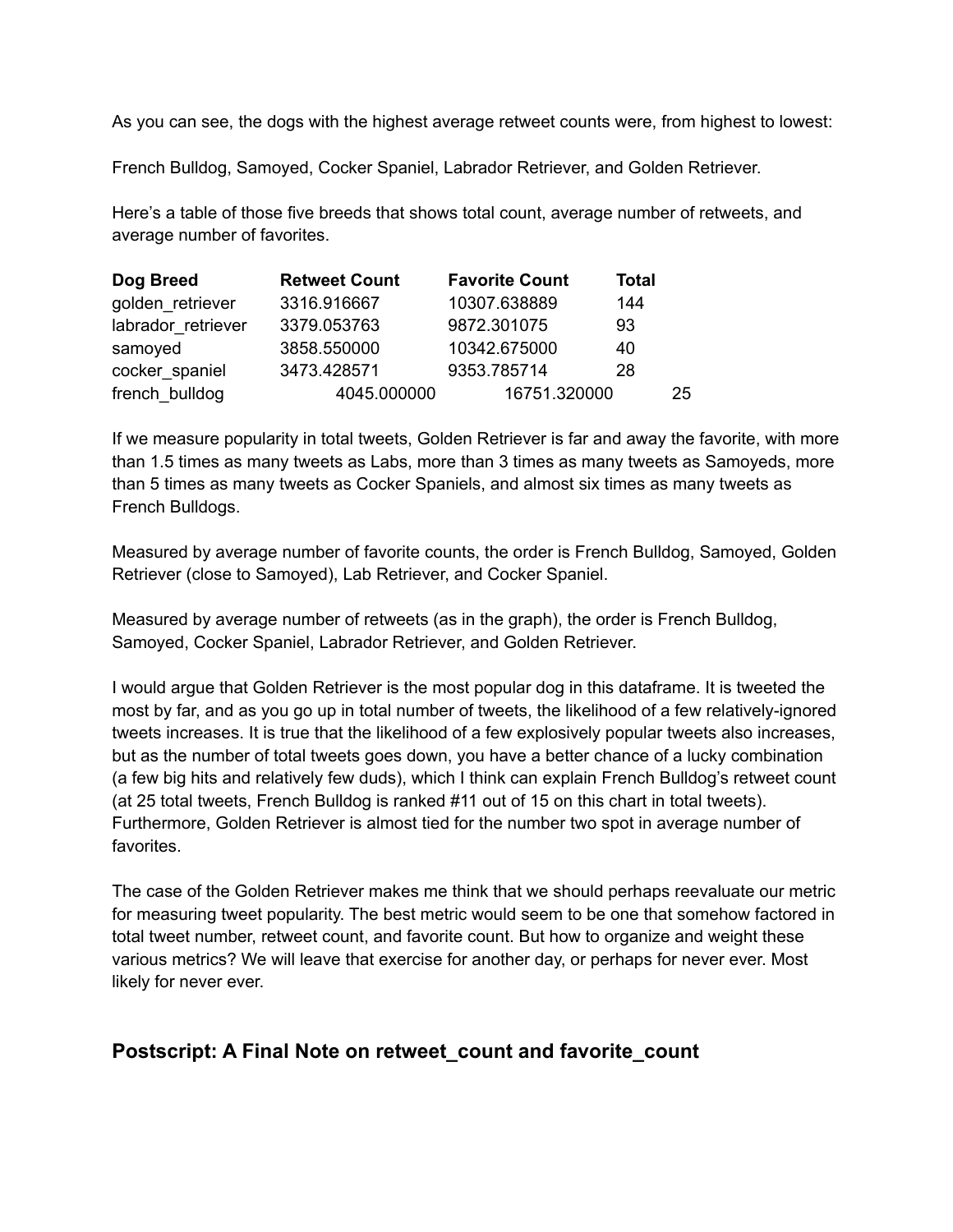After this project was finished, I continued fussing with the correlation between retweet\_count and favorite\_count.

I did a Pearson correlation analysis between the two variables: about 86%

I thought that if I threw out the most-retweeted or the most-favorited tweets, I'd get an even higher correlation. Because if you zoom in on the graph, the points seem to bunch up closer together.

Graph showing full data set:





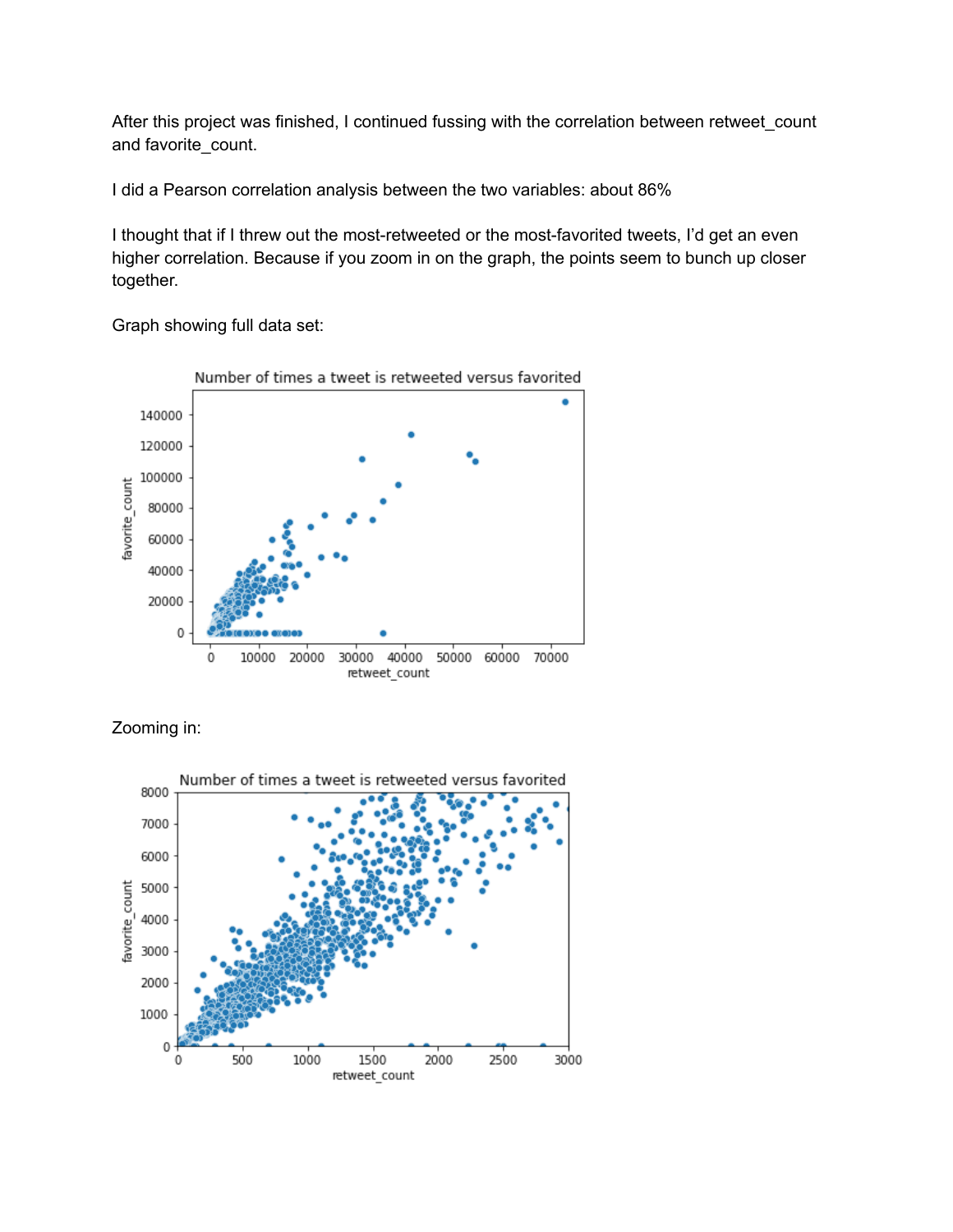Removing the 25% most retweeted tweets did result in a slightly better Pearson correlation: about 87% (so about 1% more than before we removed the 25% most retweeted tweets).

However, removing the top 25% most favorited retweets destroyed the Pearson brought the Pearson correlation down to about 25%

I couldn't fathom why this should be. I also didn't understand why removing the top 25% of either variable greatly changed the graphs. I thought the effect would be akin to zooming in, but it wasn't.



After removing the top 25% of retweet\_counts the graph got a more horizontal:

After removing the top 25% of favorite\_counts the graph got much more vertical: